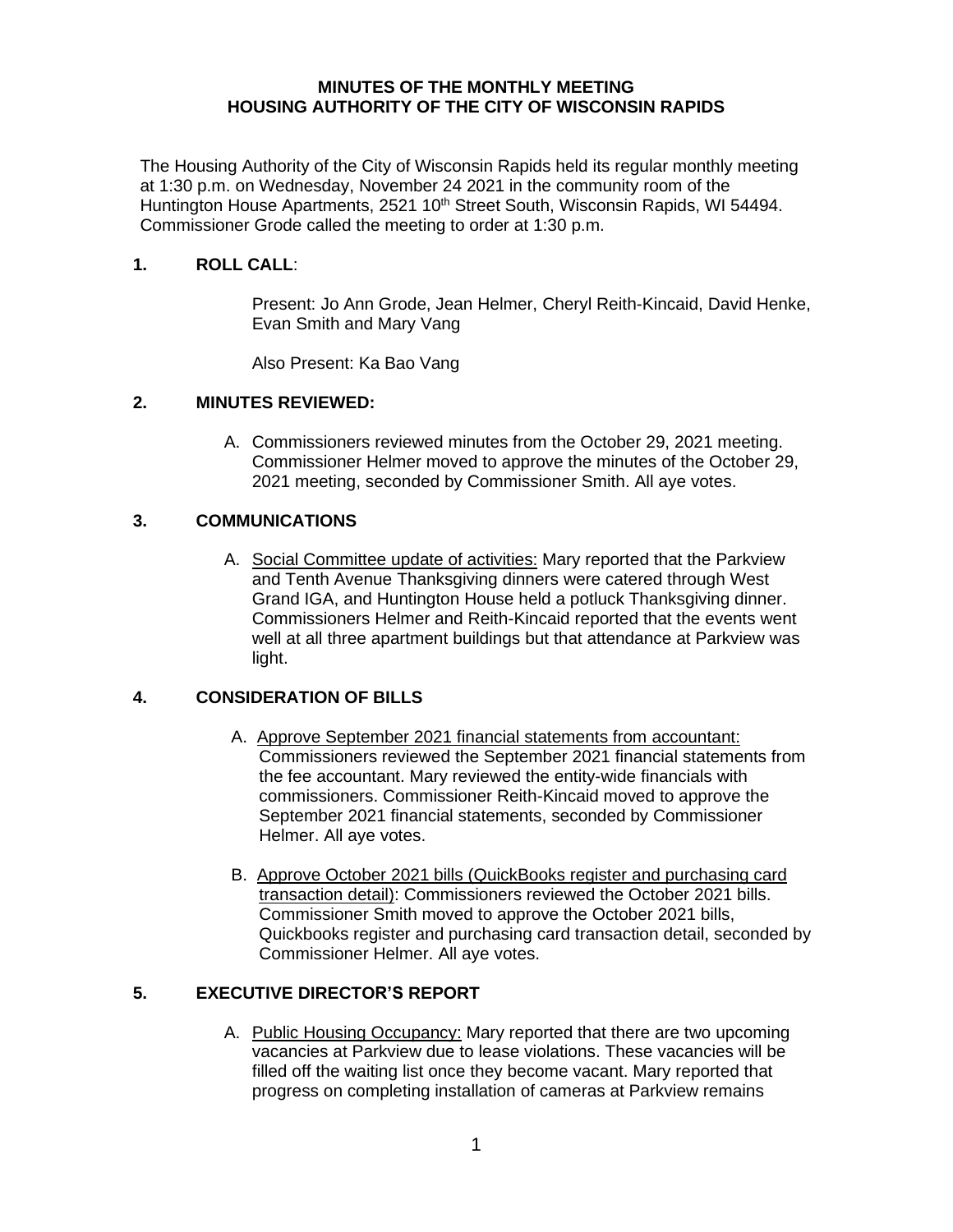delayed due to Covid cases in the building. There are no vacancies in the Tenth Avenue apartments. There are three vacancies at the scattered sites: one was a termination with the other two moving in with others. There is extensive damage to all three units, and supply chain disruptions are negatively impacting the ability to rapidly turn these units around. As a result, these units will be taken offline through PIC in the near future. Mary reported that maintenance staff has temporarily taken on a larger role in cleaning building units and sites due to staffing shortages.

- B. Huntington House Redevelopment, LLC Occupancy: There are four vacancies at the Huntington House RAD PBV project: three are deceased, and one is moving to an assistive care facility. Two of the vacancies have been filled off the waiting list with move-in dates of December 1, 2021. Target dates have not been set for the remaining two vacancies but will be filled off the waiting list.
- C. Section 8 program status: Mary reported that as of November 17, 2021, there are 164 families under contract with the current waiting list running approximately around 5 months. There are currently 122 families on the waiting list. The Section 8 voucher activity for the month of November consisted of the following: two new admissions, five VASH voucher holders, nine new issued vouchers for a cumulative of 16 vouchers, zero portability move-outs, one absorbed portability move-in, two vouchers expiring and three end of participations – one for program violation and two for 180 days with zero HAP.
- D. Capital Funds Program grant status: Mary reported that the 2018 grant has a zero balance in operations and RAD activities and \$35,380.59 in general capital activity for parking lot sealing/restriping, tree services, appliances and Parkview and Tenth Avenue HVAC. The 2019 grant has a balance of \$87,704.86 in operations for insurances and miscellaneous operating expenses, \$26,077.19 in general capital activity for appliances and zero in RAD activities. The 2020 grant has a balance of \$121,657.84 in operations for insurances, \$24,546 in general capital activity for appliances and zero in RAD activities. The 2021 grant has a balance of \$196,029 in operations for insurances and miscellaneous operating expenses and a balance in general capital activity of \$26,585 for appliances, concrete repairs, Parkview security camera system, in unit floor repairs, automatic door opener repairs, and washers & dryers for Parkview and Tenth Avenue apartments. One disbursement for operations was made from the 2019 grant for the following: \$1,290 to USLI for public officials' and directors' liability insurance.
- E. State Debt Collection (SDC) : Mary reported that four payments totaling \$2,038.65 were received in October 2021 from four former public housing tenants. Two of the former public housing tenants have now satisfied their debts. Two payments totaling \$163.30 were received in November 2021 from two former public housing tenants. Commissioner Helmer inquired about the discrepancy on the report which shows a negative balance owed for some former tenants/participants. Mary responded that the negative balances are for debt assessment penalties and interest still owed through SDC.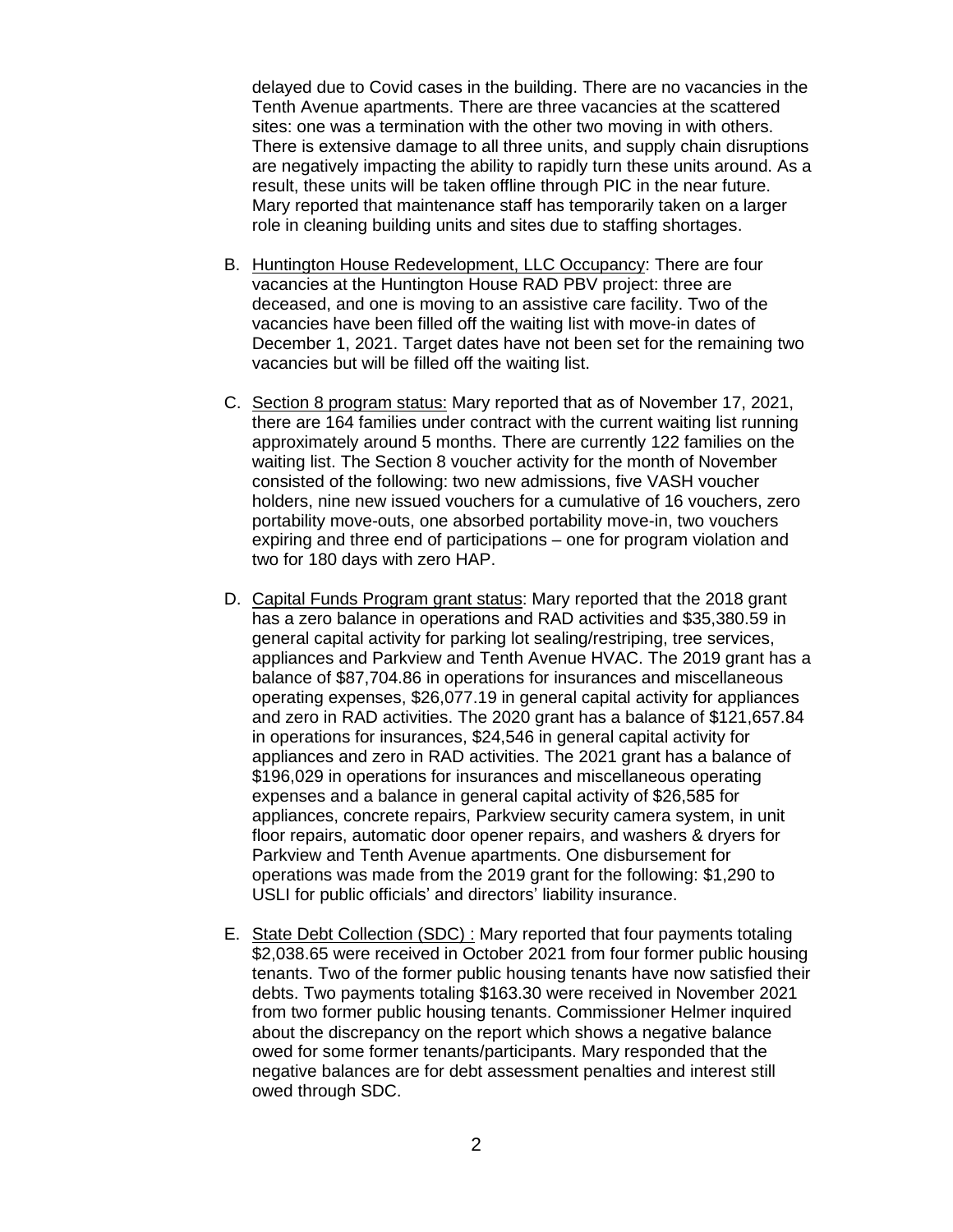- F. Range controls for visually impaired: Mary provided information from the American Foundation for the Blind regarding textured controls or Braille labels that can potentially be used as adaptive measures for visually impaired tenants.
- G. Review draft budgets for Business Activity, Huntington House Redevelopment LLC, Public Housing and Housing Choice Voucher programs: Mary reviewed all draft budgets for 2022 with commissioners, stating that she presented two budget options for each program for commissioner consideration except for Business Activity. The budget versions presented represent proposals with and without a Section 8 assistant.
- **6. PUBLIC INPUT:** Commissioner Reith-Kincaid mentioned a request to install a curtain in the Huntington House community room. Mary responded that there is no budget provision for this.
- **7. CLOSED SESSION:** A motion was made by Commissioner Helmer, seconded by Commissioner Reith Kincaid, to adjourn into closed session pursuant to Section 19.85 (1) (c), Wisconsin Statutes, for the purpose of considering "employment, promotion, compensation or evaluation of any public employee over which the governmental body has jurisdiction or exercises responsibility." A roll call vote was taken. All aye votes.

Commissioner Grode called the meeting to order at 2:30 p.m. In closed session, commissioners discussed wage and benefit proposals for 2022 and a proposal to restructure a job description and title for a part-time administrative staff whose hours have significantly decreased.

**8. RETURN TO OPEN SESSION:** A motion was made by Commissioner Henke, seconded by Commissioner Helmer, to adjourn the closed session and move into open session. All aye votes. Commissioner Grode called the meeting to order at 3:00 p.m.

> RE Agenda Item 7: A motion was made by Commissioner Henke, seconded by Commissioner Helmer, to approve a four percent wage increase for all staff positions and for a full-time employee contribution of 15 percent for health insurance and 50 percent dental insurance for 2022. All aye votes.

> RE Agenda Item 7: A motion was made by Commissioner Smith, seconded by Commissioner Reith-Kincaid, to approve a part-time, limited, digital media specialist position for social media and website purposes. All aye votes.

- **9. NEXT MEETING:** The next monthly meeting is scheduled for 1:30 p.m. on Wednesday, December 29, 2021, in the community room of the Huntington House Apartments.
- **10. ADJOURNMENT:** Commissioner Henke moved to adjourn the meeting at 3:09 p.m., seconded by Commissioner Helmer. All aye votes.